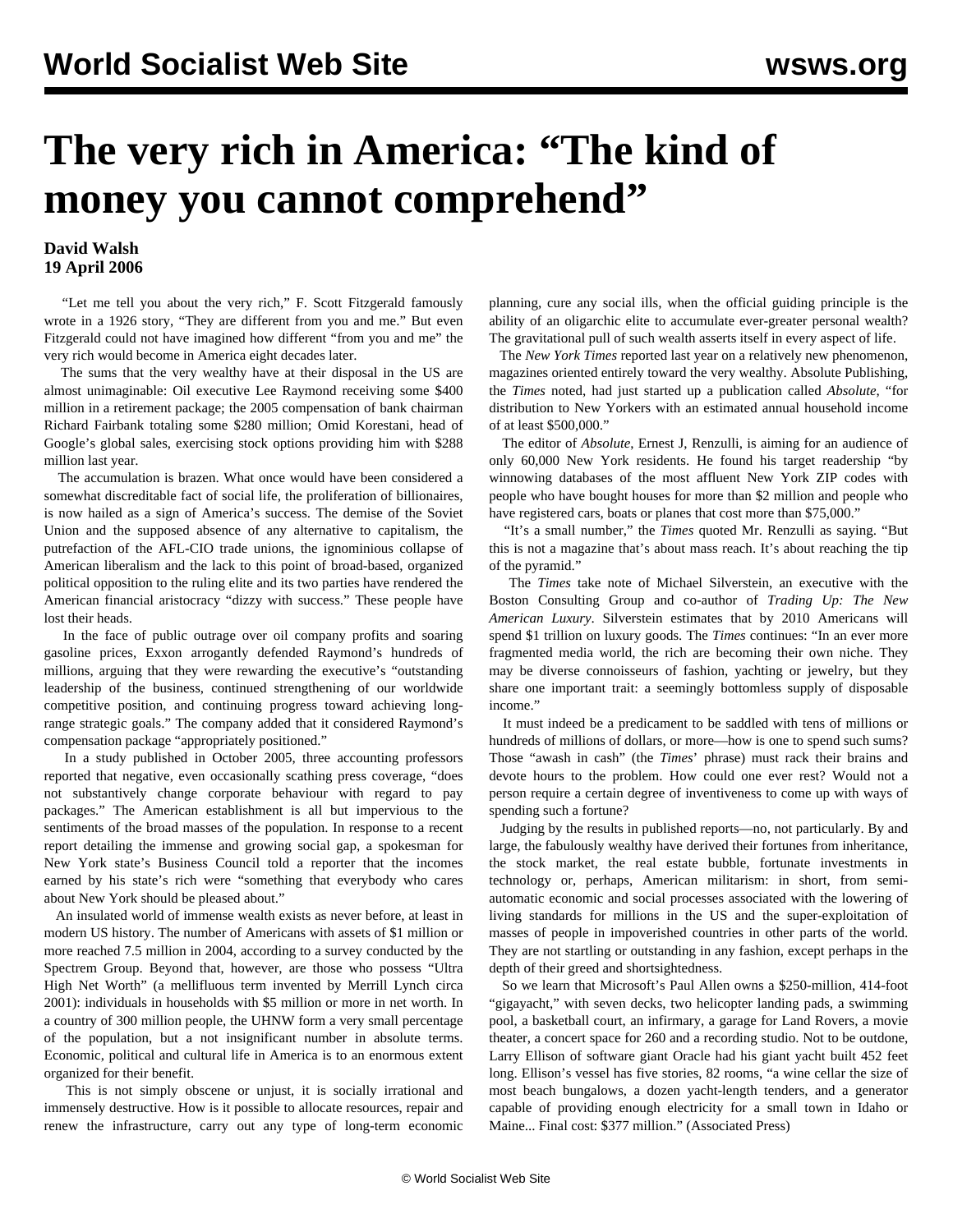The wealthy elite are also purchasing their own widebody airplanes,

reports *Business Week*—Airbus A340s and Boeing 777s, which list for over \$100 million—as "airborne penthouses." Customized outfitting may add \$25 to \$30 million to the cost.

 The "supercar" business is also thriving. *Ocean Drive*, one of the new magazines aimed at the affluent, carries a piece on Michael Fux, whose Sleep Innovations manufactures Memory Foam products. Fux has collected some 50 luxury cars. He recently took possession of a \$2 million Ferrari FXX, one of only 20 in the world.

 *USA Today*, in a piece describing the new "super-rich supercar fanatics" who collect Ferraris and Maseratis and Bugattis, cites the comments of one auto broker in southern California, "There's a whole new breed of collector that has emerged in the last three-four years. Almost all make the kind of money you cannot comprehend."

 Yet great unease persists in these circles. A yacht broker told Associated Press that "a sea change in attitude among America's superrich" has taken place in the wake of September 11. "Clients are telling me, 'Hey, I could have been in the Twin Towers. That could have been me jumping out a window.' The thinking among wealthy people now is, you can die anytime. Nobody can protect you. So you might as well spend your money now and enjoy it."

 Likewise, in its analysis of the trends driving the purchase of jumbo jets by wealthy individuals, *Business Week* notes: "Because of increased concern over security, especially post-September 11, some businesspeople now use their aircraft as a base of operations on overseas business trips. Rather than going to a hotel or office after landing, they just stay onboard... "

 The term "conspicuous consumption," coined by Thorstein Veblen in *The Theory of the Leisure Class* (1899), hardly does justice to the current situation. There is a considerable element of recklessness, even desperation, in the obsessive spending. Throwing money to the wind hardly speaks to a sense of historic optimism or confidence among the elite in its own future or the general health of the American social order.

 At the height of US global economic hegemony, in the 1950s, corporate directors were expected to lead rather sedate lives, modestly tending to the nation's economy. Of course they lined their pockets, but they were not expected to live like pharaohs.

 In 1957, *Fortune* magazine reported that some 250 or so individuals in the US were worth \$50 million or more. The wealthiest of them, oil tycoon J. Paul Getty, stood all alone in the \$700 million to \$1 billion category. The equivalent of \$50 million today—some \$350 million—would not place an individual anywhere near the richest 400 people in the US, according to *Forbes*'s 2005 list (which begins at \$900 million). Getty would find himself somewhere between 31st and 42nd on the list.

 The roll call of the wealthiest Americans a half-century ago included famous names—Rockefeller, Harriman, Mellon, duPont, Astor, Whitney and Ford, along with a quartet associated with General Motors, Alfred P. Sloan Jr., Charles F. Kettering, John L. Pratt and Charles S. Mott. These were all ruthless capitalists, but their fortunes were based, directly or indirectly, on the growth of the productive forces.

 Today, the list of the super-rich reveals an extraordinary growth of parasitism. One indication is *Forbes*'listing of the "400," which includes an extraordinary number of people whose wealth, according to the publication, is derived from "Investments," "Hedge Funds," "Leveraged buyouts," "Real estate," "Fashion," etc. The "captains of industry" of old are few and far between.

 A perusal of publications such as *Ocean Drive*, or *Gotham*, or *Los Angeles Confidential* sheds some light on the current tastes and opinions of these very rich.

 Real estate expert Steven Gaines told *Gotham* in a recent interview, "where you choose to live [in New York City] defines you more than in any other city. There's a right side and a wrong side of the tracks in every city; but in New York, what floor you live on, which direction your apartment faces, whether you move one block in either direction, says a tremendous amount about who you are and your personal sense of adventure."

 Asked about co-op boards rejecting celebrities, Gaines replied, "I haven't heard of any juicy rejections lately. Celebrity rejections are very 90s; they don't really happen anymore. People are very impressed by money; that's all it takes now. Also—and this is the most important thing—they're not building any more [co-ops]. We don't need any more because people don't really care who their neighbors are. [Most people] figure that if a guy can afford a \$12 million apartment in the Time Warner building, he's cool enough to live next door."

 This theme—money is a*bsolutely everything*—recurs again and again in studies of the contemporary American elite.

 The *Times* reporter, Katharine Q. Seelye, in her piece on magazines for the affluent, described the publications in these words: "Most of the magazines rely on a similar formula: extravagantly lush photography on heavy paper stock, flattering feature articles on prominent local personalities and snapshots of those personalities hobnobbing with each other... The magazines also make it easy for readers to buy what they see on the page, whether it appears in an advertisement or an article—and it is often difficult to tell the difference, as the magazines have elevated commercial product placement to an art form."

 The magazines appear at first glance to be *nothing but* expensive advertisements for clothes, watches, condos and automobiles—hundreds of pages of them (*Los Angeles Confidential* runs to 350 pages, *Ocean Drive* an astonishing 530!). The table of contents, gossip columns and articles, such as they are, do little to distinguish themselves. They humbly give way to the full-color photos of handbags and bracelets and motorcars.

 Such a magazine is merely a scaffolding for the marketing of highly expensive products. It is a relatively convenient means of making known to a specific clientele what is available for them to purchase this month. And this is not something that those involved would be ashamed to admit. No, we have moved far beyond that.

 *Gotham* appears to specialize in real estate gossip, appropriate in Manhattan, which has been ruined by the Trumps and their ilk. Tales of apartment and co-op buying and selling are recounted with relish, with the sort of sensual zest that others might take in relating stories of sexual improprieties. In a recent issue, one piece excitedly recounts that "the penthouse apartment of the late philanthropist Enid Haupt has sold—at least three times. The nine-room duplex at 740 Park Avenue, with two principal bedrooms and three-and-a-half baths, has an accepted offer for its asking price of \$27.5 million, with two backup bids—in case the famously persnickety co-op board decides to reject the winning bidder."

 In another column, we learn that "Out in the Hamptons [on Long Island], entrepreneur Linda Wachner is listing her seaside estate [a summer house] for a sky-high \$62.5 million, the highest price ever asked for a Southampton Village home. The ocean- and bay-front Southampton estate on Meadow Lane features a 16-room, two-story shingled traditional mansion measuring nearly 10,000 square feet with 10 bedrooms, 14 bathrooms, several public rooms, a wine cellar, and staff quarters. The property includes several hundred feet of beachfront, a rose garden, a putting green, a pool with spa, and a tennis court with a pavilion. 'I think it's an exciting property,' Wachner told the *New York Post*. 'We've had a lot of fun here."

 *Unique Homes* reports that the Stanhope, on Manhattan's Fifth Avenue, is currently being renovated into 26 luxury residences. "The space is divided into half-floor residences of approximately 4,000 square feet (starting at \$10 million) and full-floor residences measuring 8,000-plus square feet (\$30.5 million and up)." The old Plaza Hotel is also being transformed by a developer into private residences, 182 of them. The oneto five-bedroom units will be priced between \$2.5 million and \$33 million